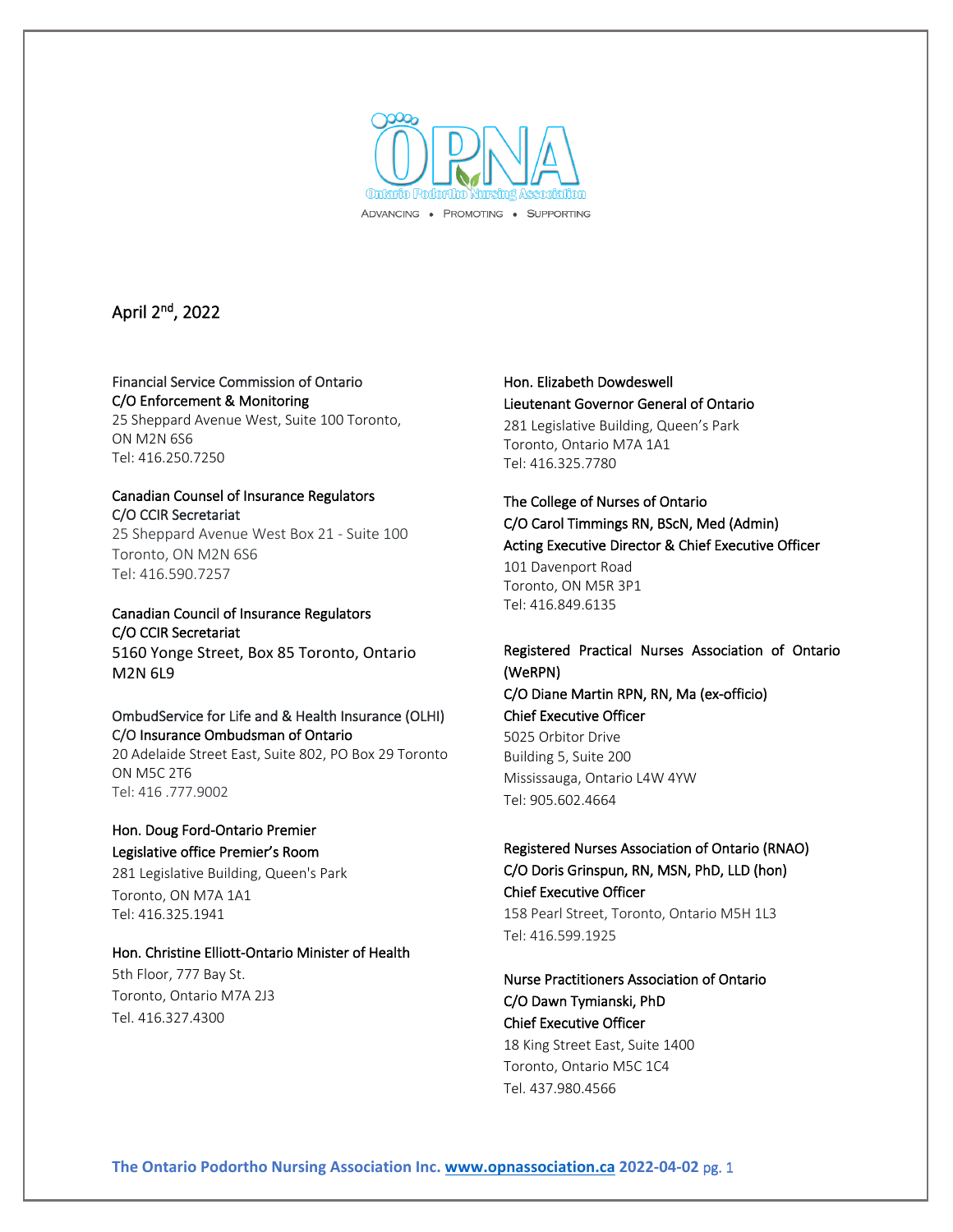

# Ontario Podortho Nursing Association Inc. (a not-for-profit organization) Position Statement Regarding Private Insurance Companies Denying Nursing Care Coverage

The Ontario Podortho Nursing Association Inc. Board of Director's write to you today on behalf of all our Ontario clients and Podortho® Nurse members who have serious concerns, confusion, and feel poorly supported in our efforts to provide quality community health care to the Ontario public in our private Nurse LED clinics.

Nursing care claims continue to be denied by some private health insurance companies, mostly by Manulife, under the direction of Evelyne Dufour- Group Product Director, Health & Dental, Benefits at Manulife Global and Green Shield Canada. SunLife Health Insurance Canada has communicated to our organization that **In-Clinic Nursing Foot Care** is now available to **most** of their policy holders since September 2020, however some policy holders under some variations of their government health insurance plans are not covered for a Podortho<sup>®</sup> Nurses foot and lower limb care. **Sunlife** policy holders under 055555 are not covered or are limited to receiving this care in their home only or denied for any reimbursement, which is hundreds of thousands of Sunlife policy holders including retiree's that benefit from foot and lower limb care as they age. Under the **National** Federation of Retirees there is only a \$25 maximum coverage and requires a prescription, although this is not a controlled act within the RHPA. Our Board of Directors have been informed that if a client wishes to obtain foot and lower limb care at a clinic led by "Nurses" (Regulated Health Care Providers) they must first obtain a doctor's "prescription" (although this is not a controlled act) and it must be **reviewed by the insurer** before it is approved, which delays the provision of care delivered by competent and qualified Regulated Health Care Providers (Nurses). However, these rules do not apply to "Chiropodists" (also a Regulated Health Care Provider) delivering the same care.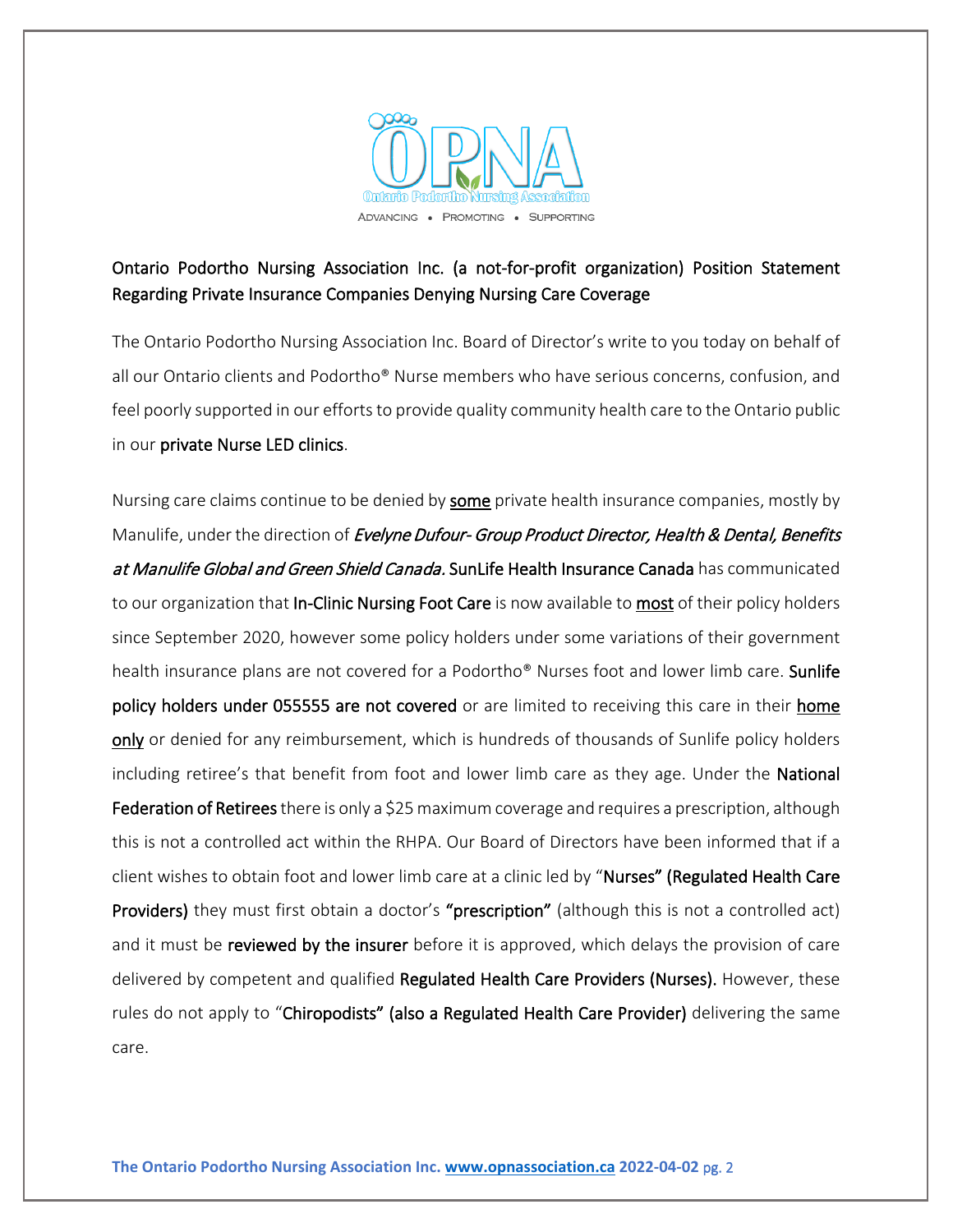This is leaving many aging Ontarians with limited access to medically necessary care and has been confirmed noting excess wait times to see a Chiropodist (up to six months in some communities) even thought this care can be provided competently and professionally by our Podortho® Nurse members, who own private foot health clinics, offering cost effective assessments and treatment within a Nurses scope of practice. Podortho® Nurses assess clients health care needs, initiate a plan of care, and treat foot and lower limb conditions with their core competencies and scope of practice as per the College of Nurses of Ontario approved by the Regulated Health Professions Act.

Advanced Nursing Foot and Lower Limb Care is an essential service for our entire population and a growing requirement to keep our population active, mobile, and healthy throughout the aging process. The public relies on their private insurance coverage for support to manage and treat acute and chronic disease ranging from diabetes to neurovascular diseases, to lower limb deformities, to chronic pains and aches, foot and lower limb injuries causing immobility, to nail diseases and infections and more. Serious consequences have the potential to arise due to lack of access to appropriate care including reduced mobility, increased risk of falls, polypharmacy for pain management, loss of independence and social isolation, mental health decline, reduction in functional abilities, increased risk of ulcers and infections, etc. Our growing and aging population faces health conditions that are becoming more and more complex every day. We know that our public health-care system is stretched and challenged with supporting many of these demands, therefore Ontarians significantly benefit from private health care coverage in order to obtain quality health care services through private health insurance that should not be restricted to only a few health care practitioners thus decreasing access to clients in need who have obtained and paid for health insurance. Podortho Nurses (RN's, RPN's, NP's) can competently deliver this specialized care. Podortho Nurses have obtained continued post graduate education and skilled training utilizing their entry to practice competencies as a knowledge base to build a specialized practice. Our member Podortho® Nurses have obtained these continuing post graduate education competencies and skilled hands-on training to work to their Nursing designations full scope of practice to deliver this effective and preventative foot and lower limb care.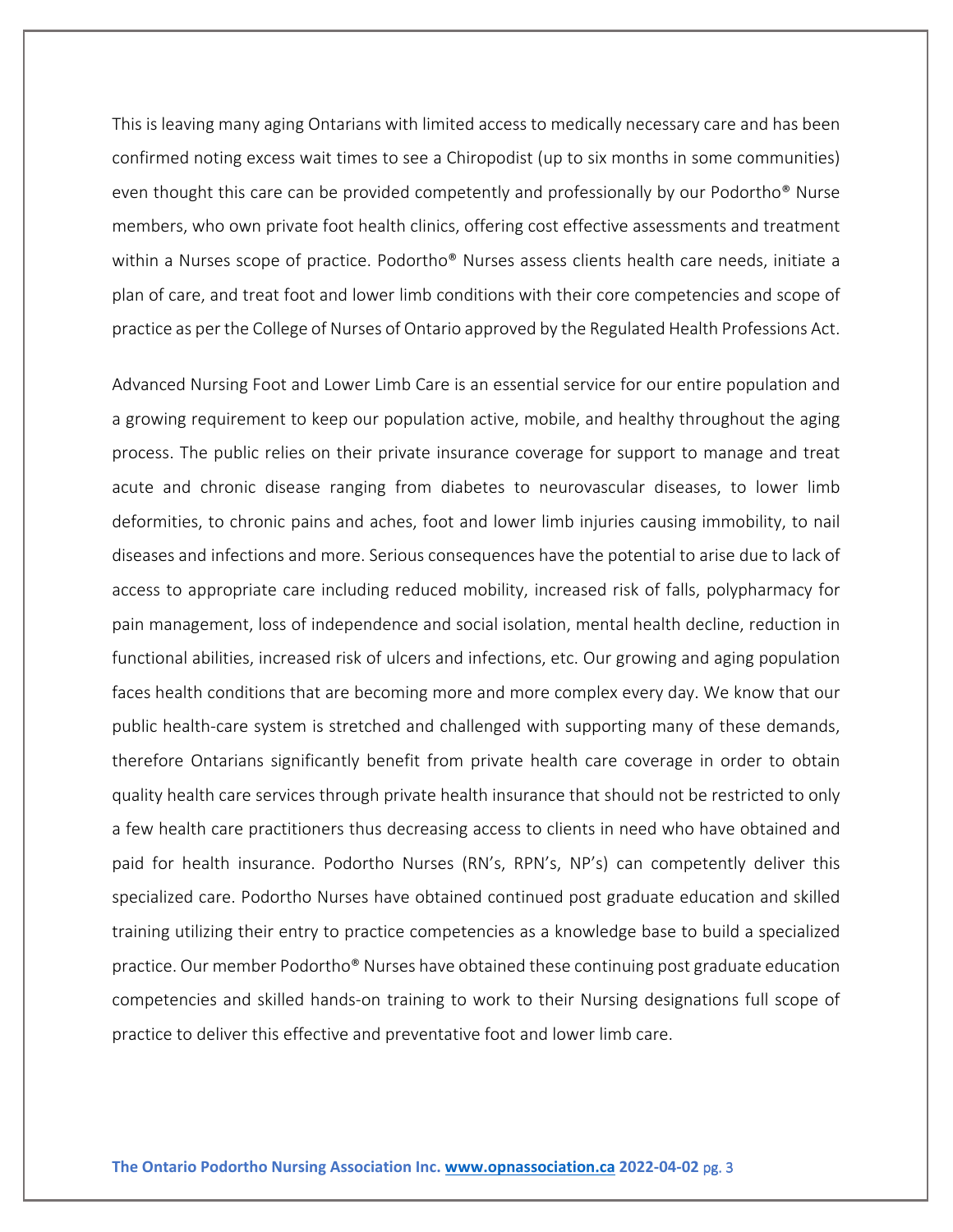There is a serious shortage of foot specialists in Ontario, Canada and an increasing demand for Nursing Foot and Lower Limb Care provided by Podortho® Nurses who have acquired multiple advanced skills in this speciality area of care in order to meet the needs of the public. The complexity of the cases our Podortho® Nurses continue to treat and prevent ensure our communities remain active, mobile, and healthy. Our clients/patients have expressed nothing but gratitude for the comprehensive quality care our Podortho® Nurse members provide. Our members deliver a whole-patient care approach considering all aspects of every client's overall health status and how their lower limb conditions relate to their overall health and wellness and provide health teaching to promote adherence to their plan of care. Access to this care is essential and supports our clients' desires to remain or become more active, mobile, independent, age with dignity, grace and in the healthiest of ways possible. Mobility promotes independence. Activity ensures one's health and wellness is supported and maintained throughout the aging process.

Foot Care Specialists are essential; however doctors and other specialists in this field have decreased significantly. The increase in demand for Nursing Foot and Lower Limb Care, provided by Podortho® Nurses, is well documented. Podortho® Nursing care plans deliver a whole-patient care approach promoting healthy lower limbs and feet, preventing foot and lower limb complications, and reducing the increased burden these complications have on our entire health care system in Ontario.  $1$ 

We have appealed to the *Canadian Health & Life Insurance Association (CHLIA) in 2020* by delivering a presentation outlining the quality of care our member Podortho® Nurses have been providing in our communities for decades across Ontario, Canada. We have been met with significant resistance. Insurance companies continue to deny our clients/patients claims and have stated verbally to our mutual clients and in writing that;

- 1. "Nursing care is only eligible when rendered in the patient's home" "Nursing Care is not covered when offered at a clinic"
- 2. "Foot care is only covered when provided by a Podiatrist or a Chiropodist" (Podiatrists are phasing out in Ontario as there are no longer education programs available in Ontario to train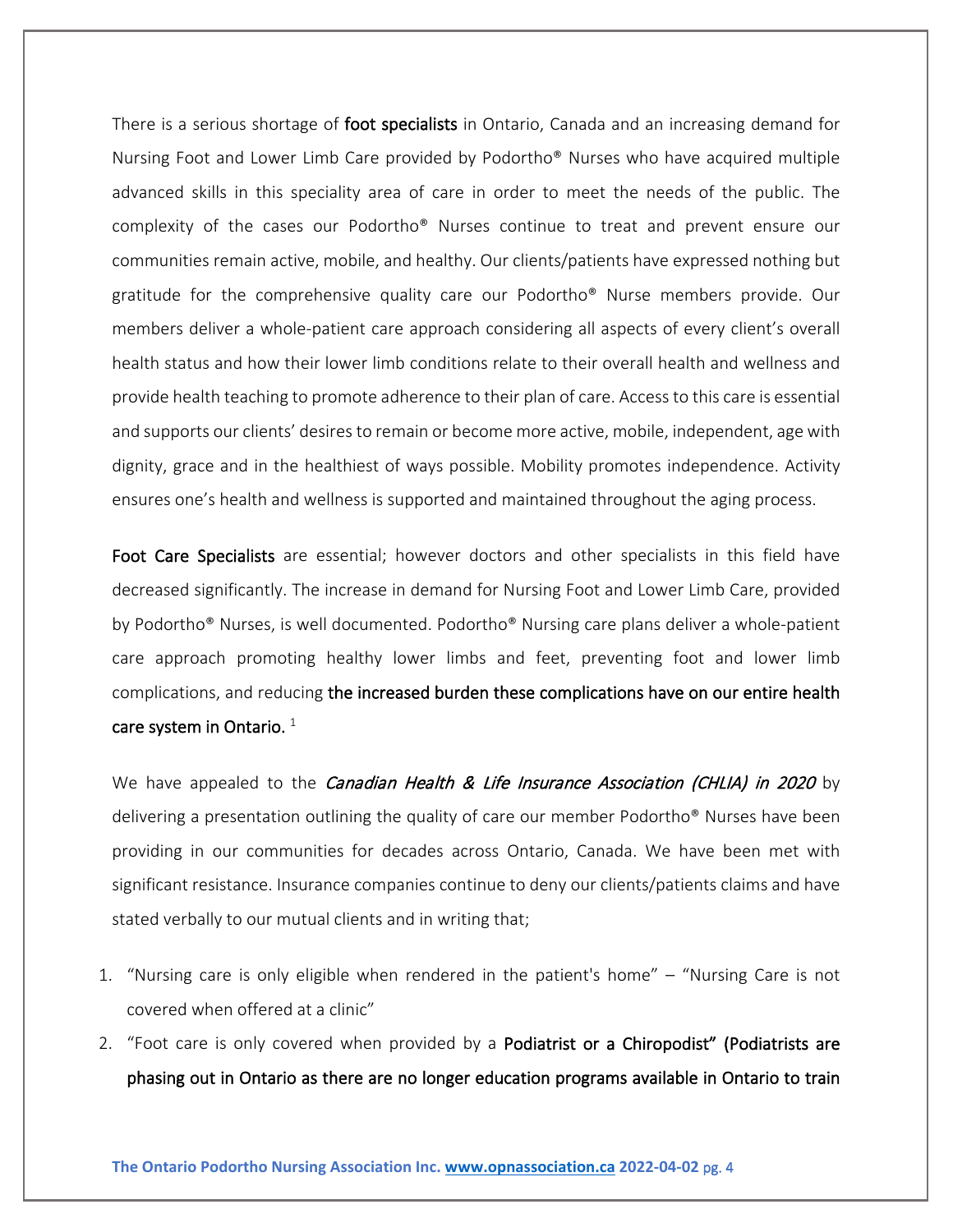Podiatrists. Podiatrists focus on bone and soft tissue surgeries, working in more of a surgical role rather than maintenance and preventative care role which differs from the care Podortho® Nurses and Chiropodists deliver). This leaves less available practitioners for the public to access."

- 3. "Charges for services which could be provided by a person who is not an RN, RPN,": "Specifically, your claims were declined because the RN, RPN services were not services which require the speciality of an RN, RPN."
- 4. "Nurses are "not qualified" to provide foot and lower limb care, or products related to this care."
- 5) "Podortho® Nurses are princesses and we are not covering their care" (Manulife representative 2022-03-04, communicated on the phone to a retired Nurse client and clinic receptionist was on the call overhearing the insurance representative speak to the client)."<sup>2</sup>

The statements above reflect a serious degree of misinformation circulating about our profession that degrades the Nursing profession. Podortho® Nurses (RN's, RPN's, NP's) are Regulated Health Care Professionals, and Independent Practitioners, of which many own their own clinics and deliver quality patient care safely, effectively, and competently. The College of Nurses of Ontario (CNO) recognizes our members have obtained the knowledge, skill, and judgement consistent with their entry to practice competencies with their designation and have engaged in post graduate studies to obtain the skills and education necessary to provide skilled advanced foot and lower limb care respectively. The Ontario Podortho Nursing Association<sup>3</sup> Directors have engaged in discussions with CNO practice consultants who have approved our organization<sup>4</sup> and the education initiatives and core competencies set by our association. Our College of Nurses of Ontario promotes their quality assurance program<sup>5</sup> which encourages Nurses to engage in learning outcomes through channels that include continued post graduate education and training in many speciality areas of health care. Our association works with educators and educational programs to support our members in continuing education initiatives in order to deliver competent and quality foot and lower limb care in our communities across Ontario. Podortho® Nurse's Core Competencies are listed on our website [\(www.opnassociation.ca\)](http://www.opnassociation.ca/) and can be accessed through our link. 6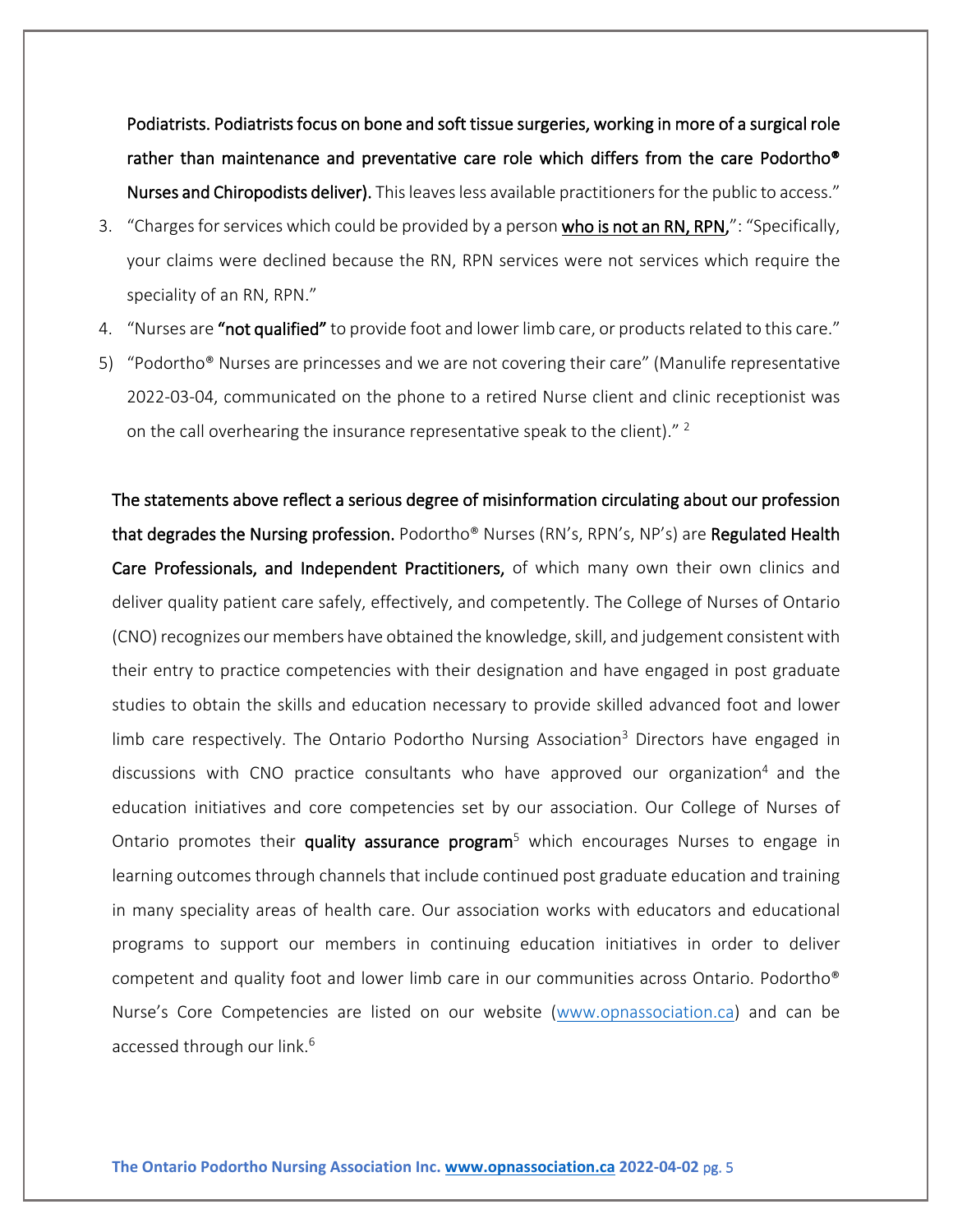Insurance denials targeting our Podortho® Nurse members are arbitrary in nature, and DO NOT align with our provinces commitments to ensuring Ontarians have access to the essential health care they require. Priority for "home-care" is given to patients with a medical condition requiring exclusive and extensive in-home assistance. Our clinics offer a professional environment that meets all the occupational health and safety requirements and regulated infection control measures set by our provincial and municipal public health advisors. Some **Insurance companies** have communicated that Nurses are "not qualified" to provide foot and lower limb care. As previously noted, The College of Nurses of Ontario (CNO) regulates the nursing profession in the public interest within the province and holds the statement that insurance companies are not permitted to inform the public of what Nurses can or cannot perform; these communications are dangerous to the public, defamatory and create a negative and false impression of the nursing profession and limits accessible community care. The limitations and barriers that these claim denials are placing on our clients puts them at a significant disadvantage and at a MUCH HIGHER risk for developing serious complications affecting both individual and population health for Ontarians.

Our association, OPNA, is advocating for our patients to have better access to private health care services from the health practitioner of their choice, as mentioned by the Duty of the Minister from the following article: Regulated Health Professions Act, 1991, S.O. 1991, c. 18. Our Ontario population has the right to access health care services by the *health care professional of their* choice. Nurses have identified the unmet needs of our aging and active population and have embraced the opportunity to start their own independent and advanced skilled practices in a Nurse LED model of care. Our Nurses are bridging the gaps to better support our population's health related quality of life while decreasing the strain on our publicly funded health care system by preventing costly foot and lower limb complications.

To further our frustrations, our association has learned that the College of Chiropodists of Ontario (COCOO) is lobbying against Podortho® Nurses and our supporting association, OPNA, to the detriment of community public health. Further to this, the COCOO invaded one of our member's clinics unannounced, with force (police escorted), demanding access to Personal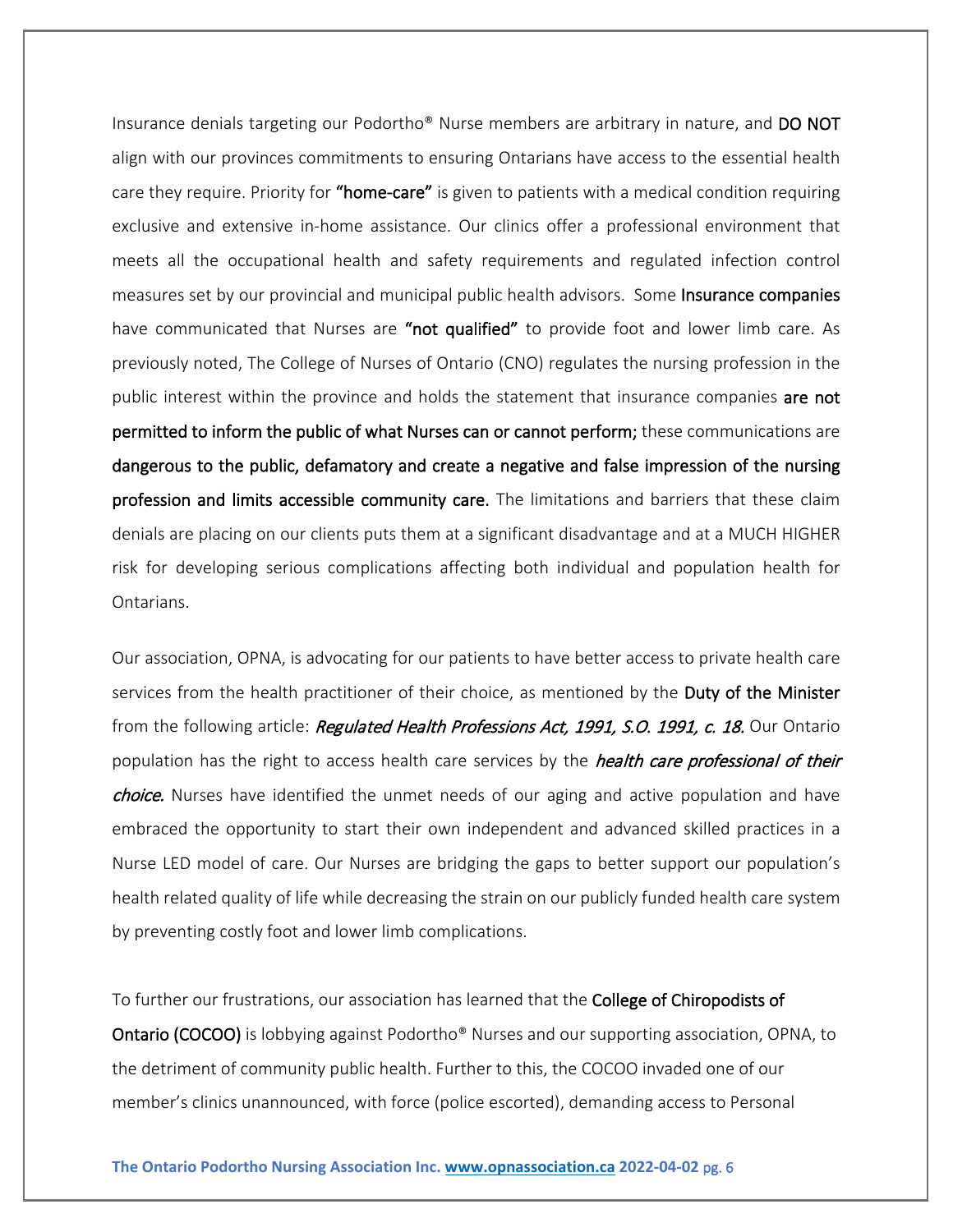Health Information (governed by PHIPA laws), including client files, and dismissed all patients in the clinic mid-care, noting the Podortho® Nurses would be "arrested" if they did not comply with the production of client files. Not a single Chiropodists member was practicing, or had ever practiced, at the clinic location they attended that could simply be confirmed by their own registry. This created an unsafe environment for clients and employee's (Nurses) for a nonurgent matter that could have been addressed at a more appropriate time, where it did not interfere with patient care that was in progress.

The Regulated Health Professions Act states that the powers to attend a practice site of a member are extraordinary. They must be used pursuant to the authority of the RPHA and with discretion. Specifically, s. 76(2) empowers an investigator to "enter at any reasonable time the place of practice of the **member** and may examine anything found there that is relevant to the investigation". In this case the COCOO demanded patient files by a non-member (a Nurse). The attempted misuse of section 76(2) powers of the *RHPA* at the Clinic of a non member's premises is prohibited. Breach of the standard of section 76(1.1) and continuing abuse of the *RHPA Procedural Code* and/or potential fraud is illegal. This action initiated by the COCOO against our member was a blatant disregard of the RHPA and its purpose. Based on events that occurred at our member's practice and the direction provided by the College of Chiropodists of Ontario, suggests the organization is attempting to harass, limit, interfere with our members functioning practices and compromises client care and disregards PHIPA laws with respect to not obtaining permission from the client first prior to taking their private and personal health information that was not authored by any of their members.

Our association and Directors have been made aware the COCOO is misinforming the public and insurance industry leaders and falsely communicating that Podortho® Nurses (RN's, RPN's, NP's) are "not qualified" to perform foot and lower limb care motivated by nonprofessional attitudes, and not for the wellbeing and health of our communities.

**The Ontario Podortho Nursing Association Inc. [www.opnassociation.ca](http://www.opnassociation.ca/) 2022-04-02** pg. 7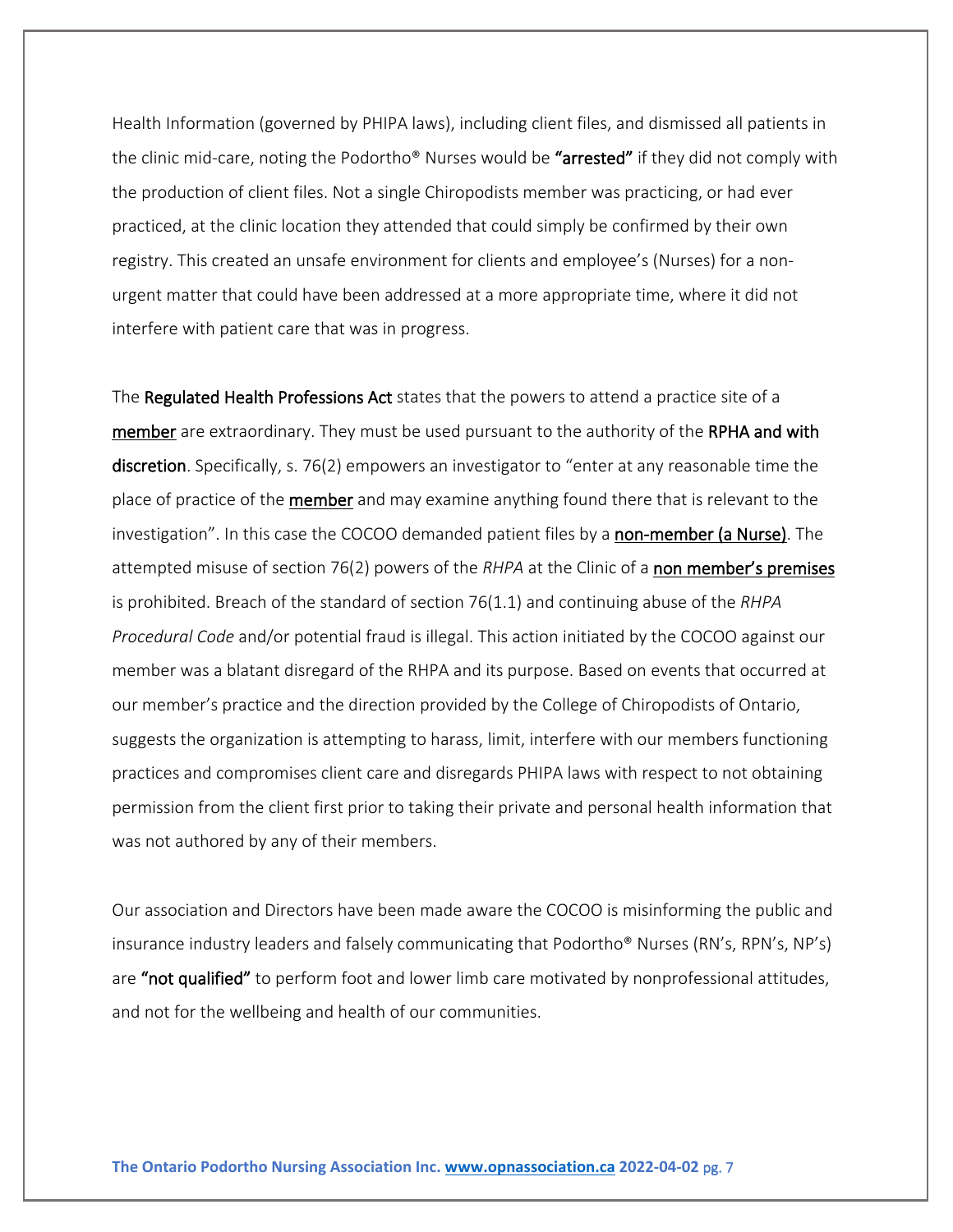Under proposed rules, by the Financial Service Regulatory Authority of Ontario (FSRA), it recognizes that the insurance industry has also been lacking in this area, with most coverage decisions made on arbitrary information, rather that focusing on research and proven best practices in health care. The FSRA recognizes that barriers for innovation need to be removed to ensure decisions are not against the best interest of consumers, and that insurance decisions are not unfairly discriminatory, anti-competitive, or not considering best outcomes for consumers.

Our association and Director's would ask the that the regulatory body that governs the insurance industry would consider;

- 1) Investigating the purpose of the insurers denying claims submitted by our mutual clients that limits access to Podortho® Nursing care and unfairly discriminates against our members who are more than qualified to perform this specialized care
- 2) Recommend Podortho<sup>®</sup> Nurses be included in all paramedical insurance claims relevant to our scope of practice in foot and lower limb care including products such as orthotics, off loading devices, laser therapy, shockwave therapy, nail bracing and compression therapy to support the therapeutic nurses plan of care.
- 3) We ask that all insurance companies cover Podortho® Nursing care in every location it is delivered weather that be in the client's home, in a clinic setting, hospital or long-term care facility.
- 4) Remove the barriers in care delivery (pre-authorization) which causes a delay in care and remove the pre-approval process prior to obtaining care with a Podortho® Nurse which is consistent with the insurance regulations for care delivered by a Chiropodist performing the same care.
- 5) We ask insurance companies recognize and update their policies to reflect the continuing changes and advancements in the nursing profession ensuring the needs of the public is placed first recognizing they have the right to choose the health care provider of their choice.
- 6) Advise insurers to refrain from derogatory and defamatory comments towards Nurses and the Podortho® Nurse profession.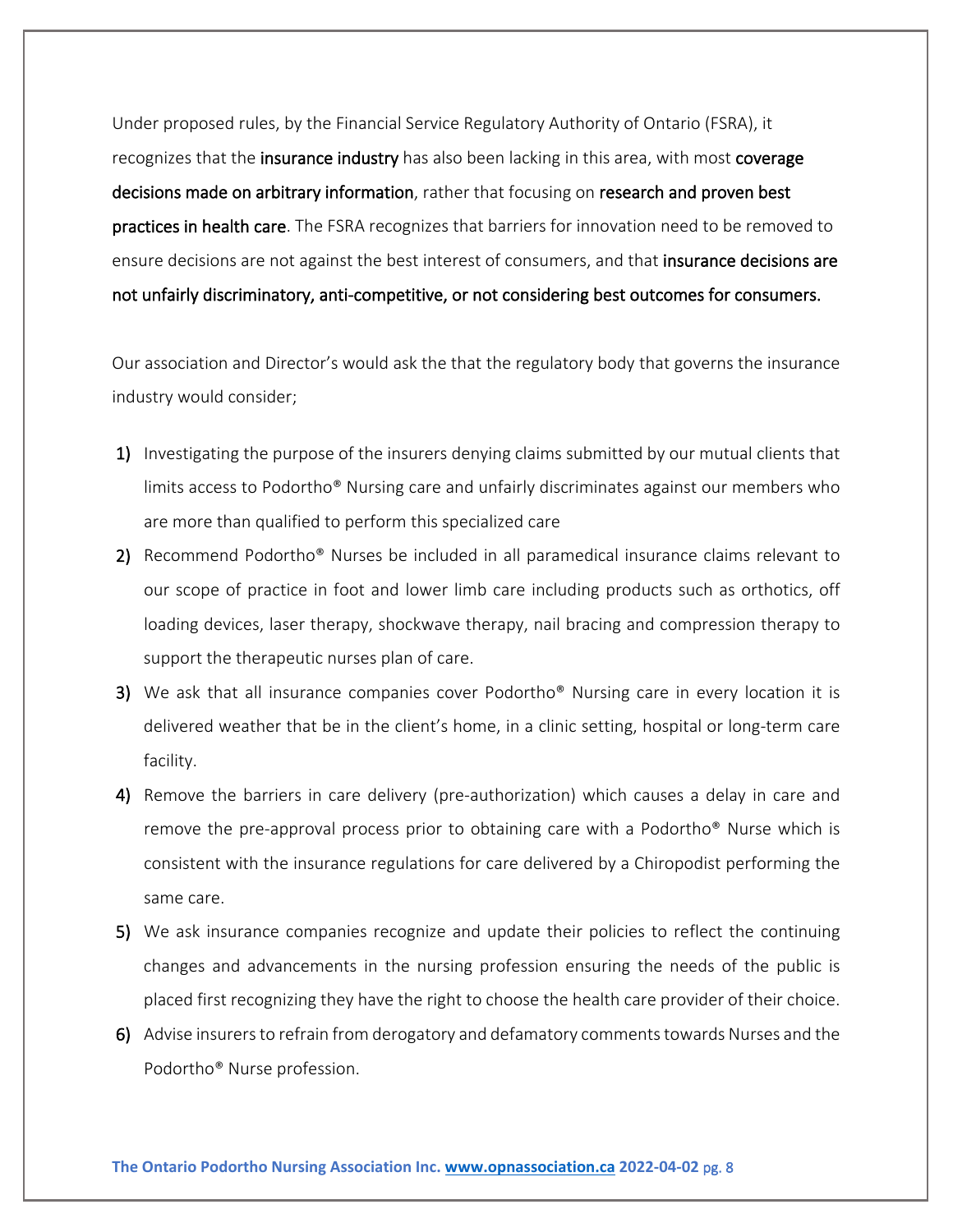7) acknowledge Nursing roles have diversified and continue to evolve to meet the needs of the public for the betterment of the population health. Nurse LED models of care in clinic settings are forming across Ontario. Nurses have recognized this need and provide a safe, sanitary, and effective environment in clinical setting in order to deliver care in an efficient and effective manner promoting quality care.

We would be pleased to have the continued support from our governing body, The College of Nurses of Ontario (CNO), and all Nursing Associations (WeRPN, RNAO, NPAO). OPNA members posses the knowledge, skill and judgement when providing specialized foot and lower limb care obtained through our post graduate education and skilled training that continues to meet our learning objectives thus supporting the needs of the public in our communities across Ontario. We ask that our college, CNO to continue to collaborate with OPNA Directors recognizing our work delivered at point of care appreciating the practice-to-practice concepts that are often misunderstood so we can formulate a collaborative approach to provide more of a detailed model of care provincially in this speciality area of nursing. This will eliminate practitioner barriers and confusion with the public and allied health care providers so we may work together for the greatest good of the public in our province. We wish to encourage strong collaboration through professional channels to circumvent misinformation being communicated to eliminate negative behaviors towards our Podortho® Nurse members who are well qualified to work within the RHCP in the circle of foot and lower limb care to encompass a common goal to provide quality care within our legal scope of practices.

Our OPNA Directors would be more than willing to partake in a collaboration with stakeholders to put an end to this discrimination and misinformation being communicated to the public that undermine the work our qualified Podortho Nurse members provide to best support our clients in their quest to keep their feet and lower limbs healthy.

Warmest Regards,

**Directors of the Ontario Podortho Nursing Association Inc. (Non-Profit Organization)**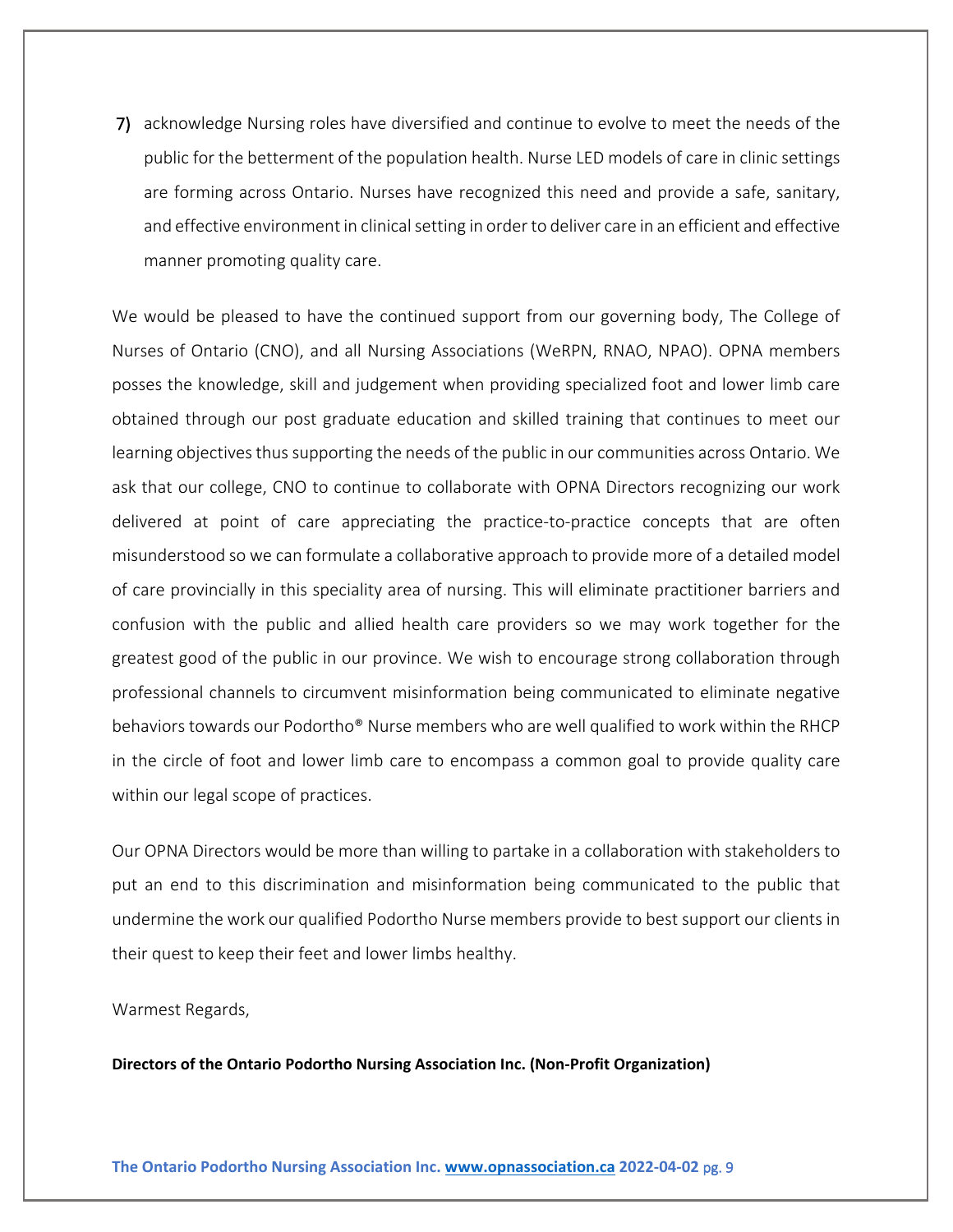

ADVANCING . PROMOTING . SUPPORTING

Jarab (1)

Sarab Dormani RN, BScN, Podortho® Nurse, Foot Care Educator CEO Natural Sole & Wellness Center OPNA Vice President 613.761.6060 [sarab@opnassociation.ca](mailto:sarab@opnassociation.ca) 

Cindy Baillargeon

Cindy Baillargeon RPN, Podortho® Nurse Northern Feet Health Clinic OPNA Secretary 705.386.9857 [cindy@opnassociation.ca](mailto:cindy@opnassociation.ca) 

Frederic Parent B.A. CEO Natural Sole & Wellness Center OPNA Director of Communications 613.761.6060 [frederic@opnassociation.ca](mailto:frederic@opnassociation.ca) 

Deborah Waywell

Deborah Waywell RPN, Podortho® Nurse Foot Care Educator CEO Nurse My Feet OPNA Director of Public Relations 226.787.1103 [deborah@opnassociation.ca](mailto:deborah@opnassociation.ca) 

Enin King

**Erin King** RPN, Podortho® Nurse, Director of Education, Published Author CEO Feet for Life Medical Foot Care Ltd.

OPNA President 705.812.2272 [erin@opnassociation.ca](mailto:erin@opnassociation.ca) 

l j

Danielle Bible RPN, Podortho® Nurse Feet for Life Medical Foot Care Ltd. OPNA Director of Membership 705.812.2272 [danielle@opnassociation.ca](mailto:danielle@opnassociation.ca) 

Hoinziz

**Brittany Louiseize RN, BScN** CEO Pathways Wellness & Medical Foot Care OPNA Director of Policy & Procedures 705.491.0644 [brittany@opnassociation.ca](mailto:brittany@opnassociation.ca) 

Shawn Louiseize RPN, Podortho® Nurse Foot Care Educator CEO Pathways Wellness & Medical Foot Care OPNA Director of Insurance Adjudication 705.491.0644 [shawn@opnassociation.ca](mailto:shawn@opnassociation.ca) 

Josee Hunter RPN, Podortho<sup>®</sup> Nurse Foot Care Educator CEO Happy Feet Medical Foot Care Clinic OPNA Director of Public Relations 613.525.2424 [josee@opnassociation.ca](mailto:josee@opnassociation.ca)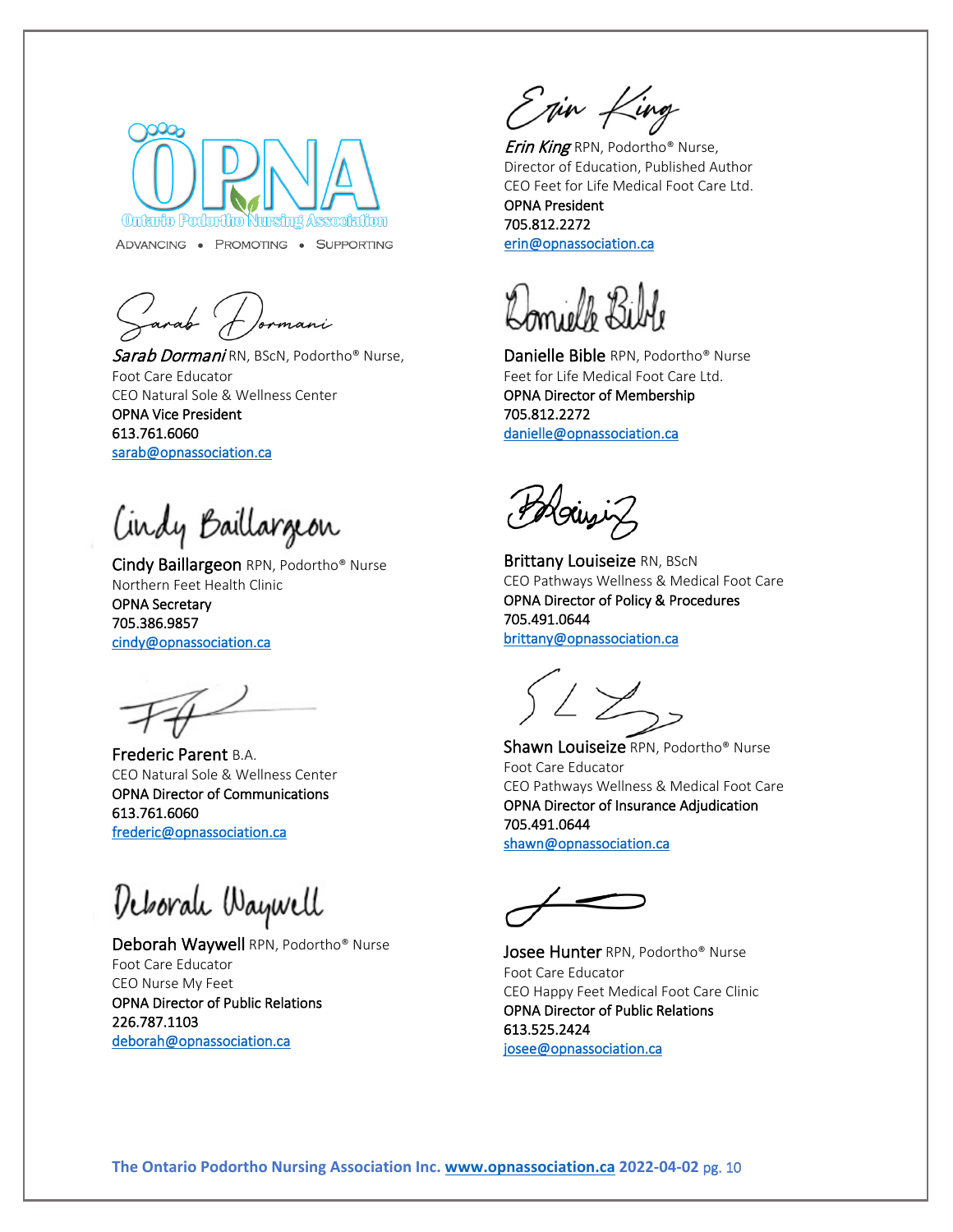#### **REFERENCES**

#### 1) CNO's Statement regarding Nurses practicing in Foot & Lower Limb Care.

*"Registered Nurses (RNs), Registered Practical Nurses (RPNs) and Nurse Practitioners (NPs) (collectively referred to as "Nurses") are regulated health care professionals who provide foot care in a variety of care settings, long term care homes, hospitals, CCDC's, FHTs, physician offices, and in the community in patients home or in private health clinics. Nurses assess patients, provide preventative care, and educate and refer patients to other practitioners where necessary. Nurses also provide non-invasive foot care services, such as clipping nails, paring calluses and corns, debriding morbid tissue, treating ulcers, providing wound care, monitoring conditions of the foot, prescribing and dispensing orthotics, and wrapping and bandaging the feet."* (*College of Nurses of Ontario 2014). HPRAC, stakeholder Feedback on the Chiropody/Podiatry Referral: The current Model of Foot Care in Ontario. Part II(b); Other submissions, 54.*

2) Manulife representative 2022-03-04, communicated on the phone to a retired Nurse client and clinic receptionist was on the call overhearing the insurance representative speak to her). *Attached please see documents of claim denials to support the above points for review.*

#### 3) OPNA's Practice Statement<http://www.opnassociation.ca/>

*"Podortho® Nurse's are Registered Nurses (Registered Practical Nurse, Registered Nurse or Nurse Practitioner (s) who are regulated health care providers that specialize in the field of Advanced Medical Foot and Lower Limb Care. The primary objective of a Podortho® Nurse is to optimize foot and lower limb health, improve client mobility and overall health related quality of life. This is achieved by performing lower leg and foot assessments, which has been known to detect early signs of life-threatening diseases or disabling conditions. In conjunction, Podortho® Nurses use the nursing process to diagnose, develop and implement a plan of care, and evaluate patient outcomes, while working as part of an interdisciplinary health care team or independently to provide quality client care."* 

(Ontario Podortho Nursing Association Inc. 2018, practice statement; model of Foot Care for the practice of Podortho® Nurses in Ontario).

- 4) Nursing links on the College of Nurses of Ontario website (cno.org). [https://www.cno.org/en/learn-about-standards](https://www.cno.org/en/learn-about-standards-guidelines/nursing-links/)[guidelines/nursing-links/](https://www.cno.org/en/learn-about-standards-guidelines/nursing-links/)
- 5) Quality Assurance Program on the College of Nurses of Ontario website (cno.org). https://www.cno.org/globalassets/4learnaboutstandardsandguidelines/prac/learn/teleconferences/qa-program-2014---nnr-series-october-1-2014---final.pdf
- 6) Core Competencies of Podortho Nurses on the Ontario Podortho Nursing Association website. (opnassociation.ca). https://www.opnassociation.ca/wp-content/uploads/2020/12/Core-Competencies-Podortho-Nurse.pdf
- 7) OPNA APPEAL[: https://www.opnassociation.ca/wp-content/uploads/2021/02/CHLIA-OPNA-Presentation-FINAL.pdf](https://www.opnassociation.ca/wp-content/uploads/2021/02/CHLIA-OPNA-Presentation-FINAL.pdf)
- 8) Stakeholder Feedback on the Chiropody/Podiatry Referral: The current Model of Foot Care in Ontario. https://www.hprac.org/en/projects/Chiropody\_Podiatry.asp Part II(b); Other submissions, 54.
- 9) Financial Services Regulatory Authority or Ontario; "Unfair or Deceptive Acts or Practice, Proposed Rule" <https://www.fsrao.ca/media/2521/download>